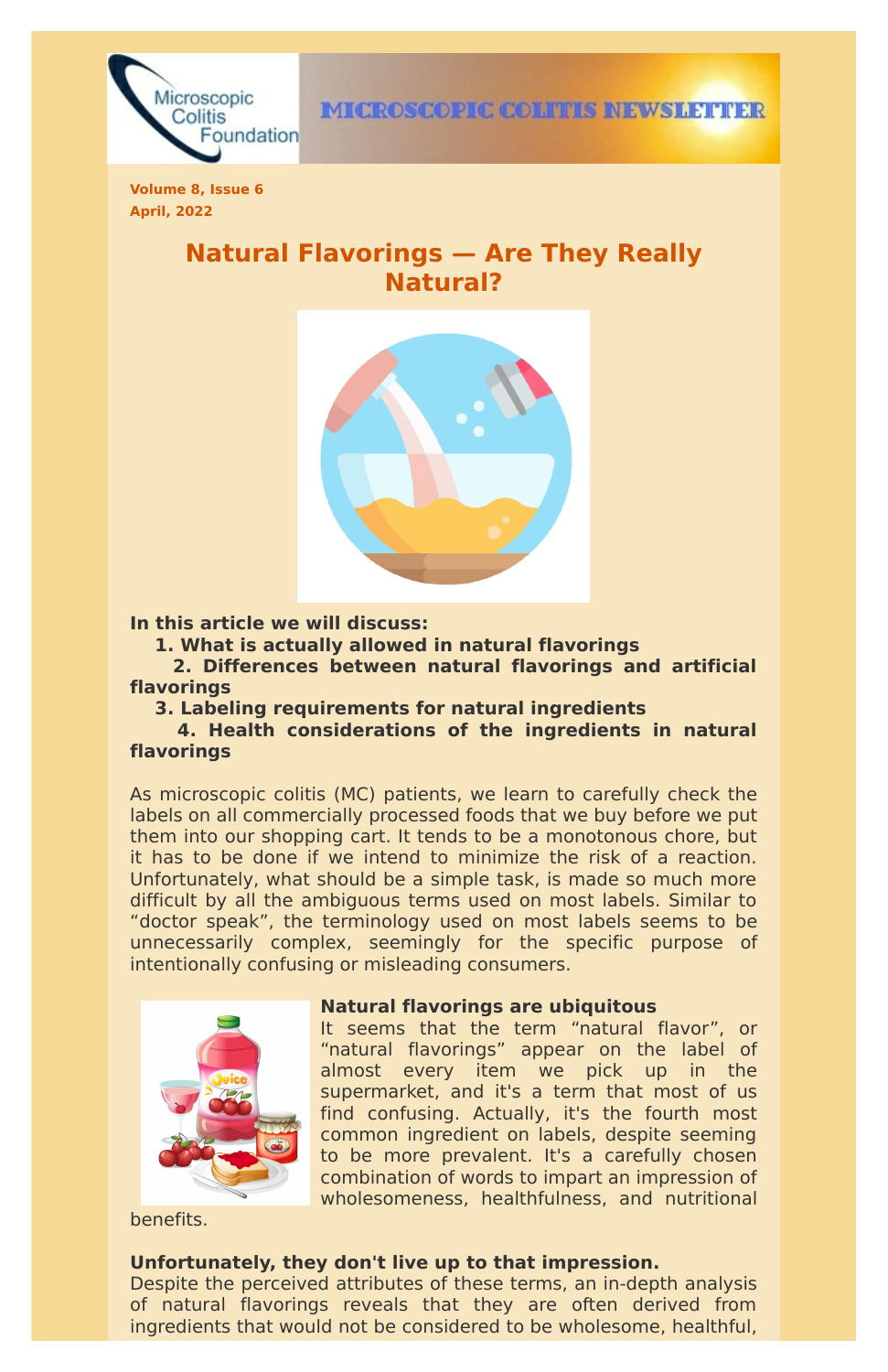or nutritionally beneficial by most of us. While a few natural flavorings that actually meet these qualifications may exist, it's more common to discover that they are created from many sources that are definitely not natural. And there don't appear to be any natural flavorings in existence that provide any nutritional benefits, at all. Natural flavorings exist solely for the purpose of making foods seem more appealing.

**Government regulations specify allowable food ingredients.**

In the United States, for example, labeling regulations for food and pharmaceutical items are dictated and enforced by the Food and Drug Administration (FDA).

The official definition of a natural flavoring, according to the FDA, can be found in the regulations under: **1**

TITLE 21--FOOD AND DRUGS

CHAPTER I--FOOD AND DRUG ADMINISTRATION

DEPARTMENT OF HEALTH AND HUMAN SERVICES

SUBCHAPTER E - ANIMAL DRUGS, FEEDS, AND RELATED PRODUCTS

PART 501 -- ANIMAL FOOD LABELING

Subpart B - Specific Animal Food Labeling Requirements

Sec. 501.22 Animal foods; labeling of spices, flavorings, colorings, and chemical preservatives.

#### In paragraph (3):

"(3) The term natural flavor or natural flavoring means the essential oil, oleoresin, essence or extractive, protein hydrolysate, distillate, or any product of roasting, heating or enzymolysis, which contains the flavoring constituents derived from <sup>a</sup> spice, fruit or fruit juice, vegetable or vegetable juice, edible yeast, herb, bark, bud, root, leaf or similar plant material, meat, seafood, poultry, eggs, dairy products, or fermentation products thereof, whose significant function in food is flavoring rather than nutritional. Natural flavors, include the natural essence or extractives obtained from plants listed in subpart A of part 582 of this chapter, and the substances listed in § 172.510 of this chapter."

Basically, the FDA defines natural flavors as food additives that derive their aroma, or flavor from plant or animal sources. These sources can include not only derivatives of items that are normally eaten, but they can also include derivatives of roots, leaves, bark, feathers, hooves, or most other plant or animal parts. These source materials are usually fermented, or



otherwise chemically processed in a laboratory in various ways, in order to obtain the desired flavor.



# **By contrast, artificial flavors are created by combining synthetic chemicals.**

Artificial flavors are based on man-made chemicals that yield a desired flavor in the finished product. In other words, artificial flavors are developed in a laboratory, using chemicals that are not normally derived from plant or animal sources, to

develop a specific flavor that may (or may not) resemble a natural flavor. Normally, artificial flavors are developed to duplicate natural flavors, and in many cases they have a very similar, or almost identical chemical composition, when compared with the equivalent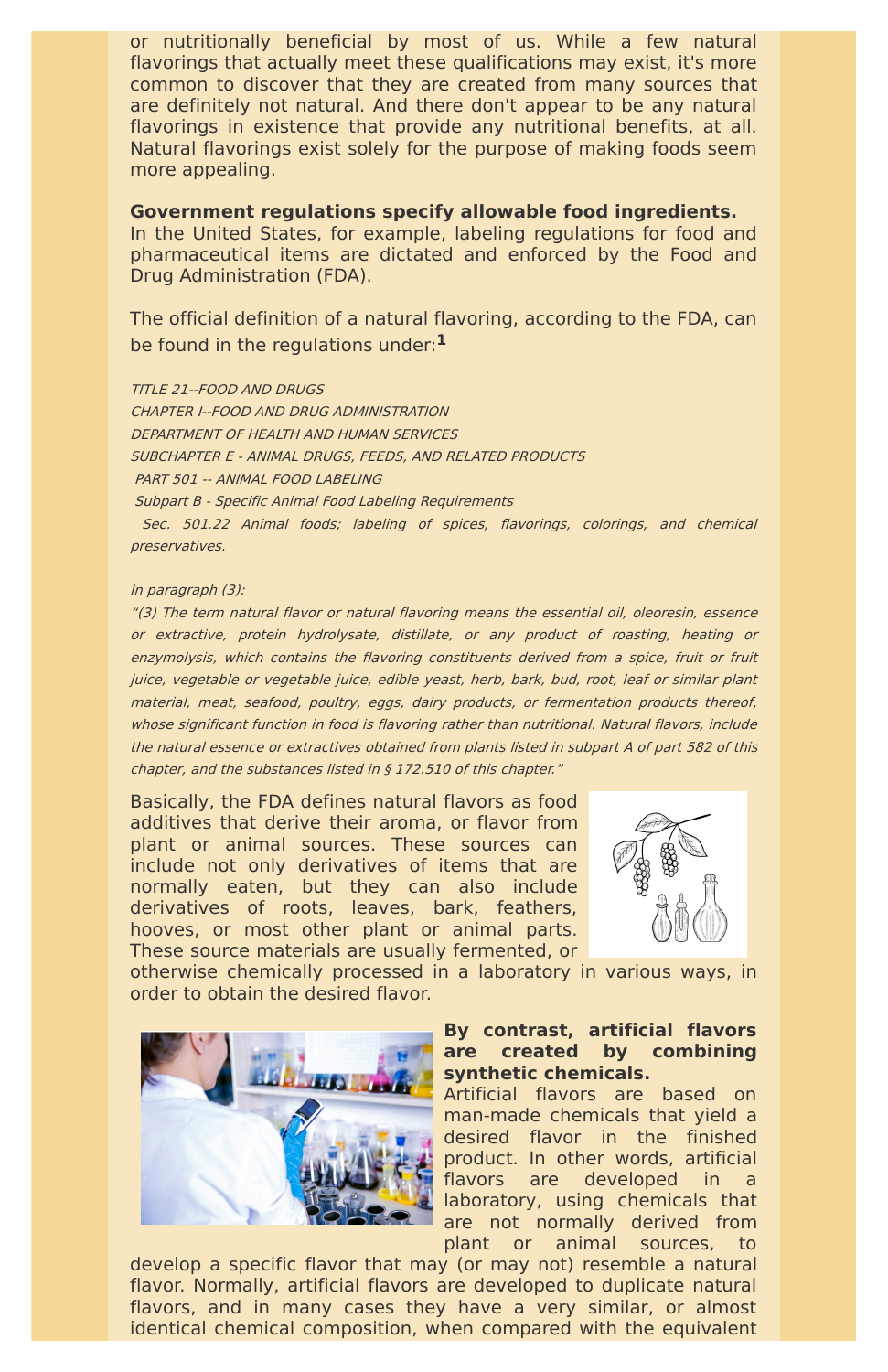natural flavoring.

#### **Natural flavorings usually have complex formulations.**

Natural flavors are rarely made of just one ingredient. Rather, they usually contain many ingredients. Some contain over 100 ingredients The taste, or flavor of a food is usually determined by volatile chemicals. Why would this be so? Because about 80 to 90% of our sense of taste is determined by our sense of smell (Andrews, n.d.). **2** And natural flavors are usually not based on the ingredients that we would expect to see them based on. A good example of this is McDonald's "natural beef flavor". According to their own description, it's actually made from wheat and milk derivatives (Andrews, n.d.).

## **But are natural flavorings and artificial flavorings actually different?**

Maybe not. As is usually the case in situations of this sort, the devil is in the details. According to Senior scientist David Andrews, in reference to natural flavorings, "these mixtures contain chemicals that have other functions. Solvents, emulsifiers, flavor modifiers and preservatives often make up 80 to 90 percent of the mixture."(Andrews, n.d.). This means that 80 to 90% of the volume of artificial flavorings is usually something other than natural ingredients. So the distinction between natural and artificial flavorings doesn't appear to be much of a distinction, after all, when we consider the details (that are usually hidden in the fine print, if they appear at all).

#### **Organically produced foods have much stricter labeling requirements.**

Natural flavors must actually be derived from natural plant or animal sources, when used in organically labeled foods. But as pointed out above, unfortunately, for foods that are not organically



labeled, natural flavors can also be based on many legal, although definitely unnatural, additives, such as preservatives, solvents, and other additives that most people would rather not be eating, if possible, especially those of us who have digestive issues.

# **Source details of flavorings are not required to be revealed on labels.**

Although FDA regulations require that all food processors must include a list of all the ingredients that are present in significant quantities in their products on the labels, flavor manufacturers are not required to reveal the details of their ingredients. That leaves them with a huge degree of freedom to use controversial items. Consequently, it's not surprising that flavor manufacturers sometimes use ingredients that are derived from various industrial chemicals that are listed by the FDA as generally recognized as safe (GRAS) under sections 201(s) and 409 of the Federal Food, Drug, and Cosmetic Act. **3**

"Under sections 201(s) and 409 of the Act, and FDA's implementing regulations in 21 CFR 570.3 and 21 CFR 570.30, the use of <sup>a</sup> food additive may be GRAS either through scientific procedures or, for a substance used in food before 1958, through experience based on common use in food."

**Are all of these FDA approved ingredients actually safe?** Many of us would argue that some of these chemical ingredients